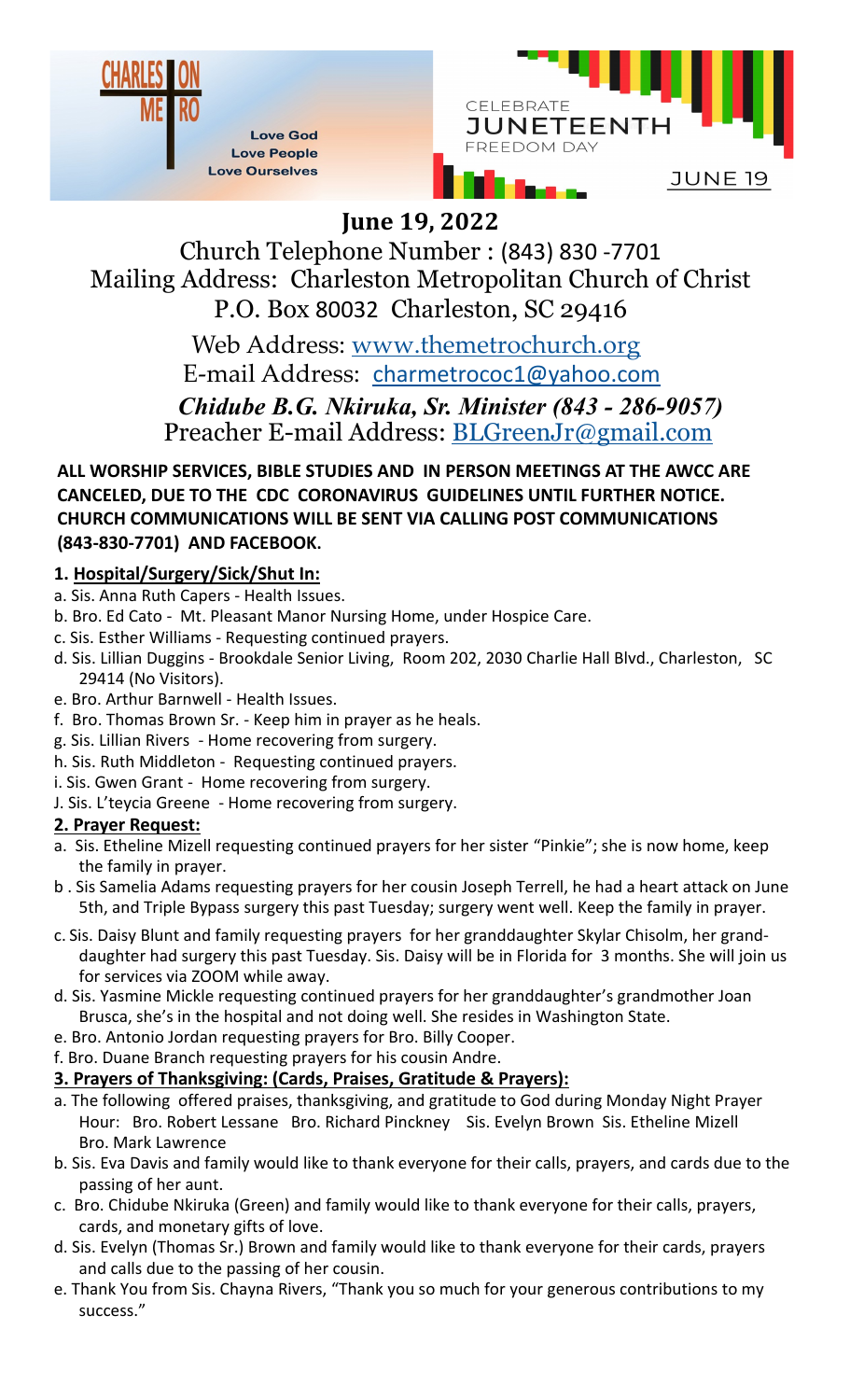#### **4. Traveling Grace:**

- a. Sis. Etheline & Bro. Clint Mizell requesting traveling grace as they travel to and from Charlotte, NC.
- b. Bro. Chidube Nkiruka and family as they travel for the next several weeks.
- c. Sis. Nellie Phoenix- McCoy requesting traveling grace as she travels to Venice and Florence Italy, and Rome for nine days. Traveling June 17th-25th.
- d. Sis. Crystal Keyes and daughter Ashley requesting traveling grace as they travel to St. Louis, Missouri Thursday June 16th thru Monday June 20th.

#### **5. Death/Funeral**

- a. Condolences to Sis. Crystal Keyes and family due to the passing of her aunt Mrs. Barbara Jean Temple her father's twin sister in St. Louis Missouri.
- b. Keep all in prayer who have lost loved ones.

## **Announcements:**

#### **6. Ministry Leadership Training every 1st Saturday of the month: Open to everyone.**

Next class July 2, 2022 @ 8 AM - 9:30 AM Zoom and Facebook.

#### **7. Gospel Hour of Praise: Every Sunday Morning @ 8:00 AM**

Congregational songs of praise will be played prior to worship.

#### **8. Monday Evening Prayer Service: Via ZOOM ONLY @7:00 PM**

 Post your request on our FB page or call 843-830-7701 and leave a message/or email to charmetrococ1@yahoo.com by 5 PM on Monday's**. This number CAN'T ACCEPT TEXT MESSAGES. NO PRAYER SERVICE JULY 4, 2022!**

**9. Wednesday Night Bible Study :** Zoom & Facebook @ 7:00 PM

#### **10. Birthdays/Anniversary's : June 19, 2022 - June 25, 2022**

 Howard & Carolyn Simmons - A-19th Ernest Brown - 19th Andre' Green - 20th Joseph (Joe) Wright - 20th Davon Lassiter - 20th John & Ethel Thompson - A - 23rd

#### **11. Contributions, Tithes, and/or Vision Sunday Offerings: Mailed/Online :**

| By mail @ CMCOC<br>P.O. Box 80032<br>Charleston, SC 29416 | <b>OR</b> | Online @ www.themetrochurch.org<br>Click on GIVE and enter your information                                                                                                                                                          |
|-----------------------------------------------------------|-----------|--------------------------------------------------------------------------------------------------------------------------------------------------------------------------------------------------------------------------------------|
|                                                           | OR        | By Text-You can sign up by logging in to your<br>Tithe.ly account and clicking on the "Text Giving"<br>tab on the left, entering your organization's credit<br>card info, and hitting the green "Sign up for text<br>giving" button. |

**12. Calling Post Number : Calling Post Messaging System:** The number is now 843-830- 7701. Please save this number in your contacts. This number is the telephone for Charleston Metropolitan Church of Christ and it **DOES NOT ACCEPT TEXT MESSAGES.**

#### **13. North Charleston Church of Christ Gospel Meeting: June 19 - 22, 2022**

| Speaker: Dan Winkler | "The Peace of Living Without a Past" |
|----------------------|--------------------------------------|
|                      |                                      |

| Sunday 9 AM - Synonyms for Forgiveness            | Monday 7 PM - Forgiveness, a Gift to Others       |  |  |  |
|---------------------------------------------------|---------------------------------------------------|--|--|--|
| Sunday 10 AM - Essentials of Forgiveness          | Tuesday 7 PM - Forgiveness, a Given to Myself     |  |  |  |
| Sunday 6 PM - Forgiveness, a Gift from God        | Wednesday 7 PM - Forgiveness, a Gift Given to God |  |  |  |
| Location: 8415 Patriot Blvd, North Charleston, SC |                                                   |  |  |  |